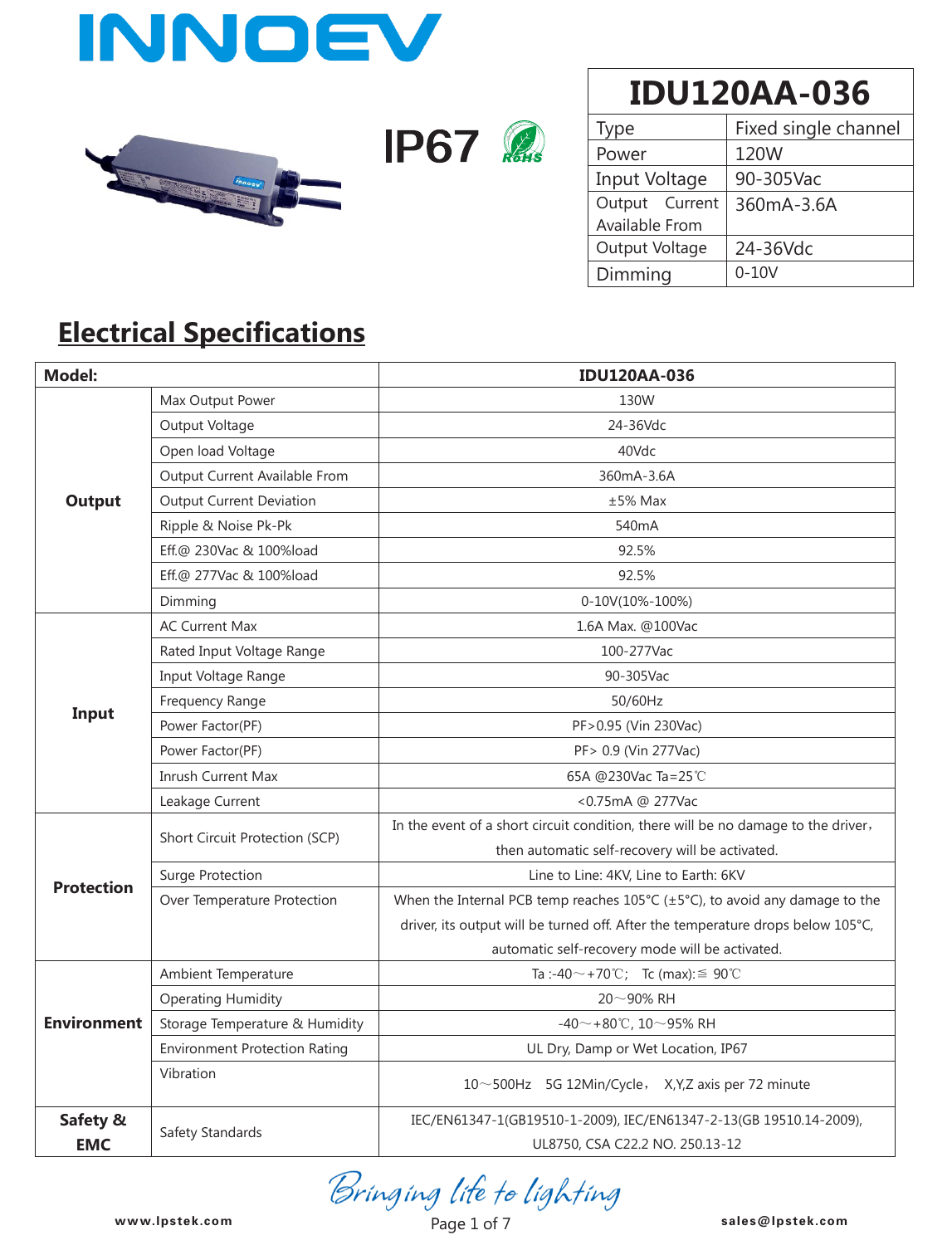



| Type           | Fixed single channel |  |  |  |
|----------------|----------------------|--|--|--|
| Power          | 120W                 |  |  |  |
| Input Voltage  | 90-305Vac            |  |  |  |
| Output Current | 360mA-3.6A           |  |  |  |
| Available From |                      |  |  |  |
| Output Voltage | 24-36Vdc             |  |  |  |
| Dimming        | $0-10V$              |  |  |  |

|               | Withstand Voltage                 | I/P-O/P:3.75KVac, I/P-FG:1.5KVac,O/P-FG:0.5KVac                     |  |  |  |  |
|---------------|-----------------------------------|---------------------------------------------------------------------|--|--|--|--|
|               | <b>Insulation Resistance</b>      | I/P-O/P, >100M Ohms/500VDC/25℃/70%RH                                |  |  |  |  |
|               | EMI<br>EN55015, FCC PART15-CLASSB |                                                                     |  |  |  |  |
|               | <b>Harmonic Current</b>           | EN61000-3-2 Class C                                                 |  |  |  |  |
|               | <b>EMS</b>                        | EN61000-4-2,3,4,5,6,8,11;ENV50204,EN61547,EN55024 Industry standard |  |  |  |  |
| <b>Others</b> | <b>Dimensions</b>                 | 245*75*38mm (L*W*H), 9.65*2.95*1.50in (L*W*H)                       |  |  |  |  |
|               | Weight                            | 750g, 1.66lbs                                                       |  |  |  |  |

#### **Wiring Diagram**

**STATISTICS** 





Bringing life to lighting<br><sup>Page 2</sup> of 7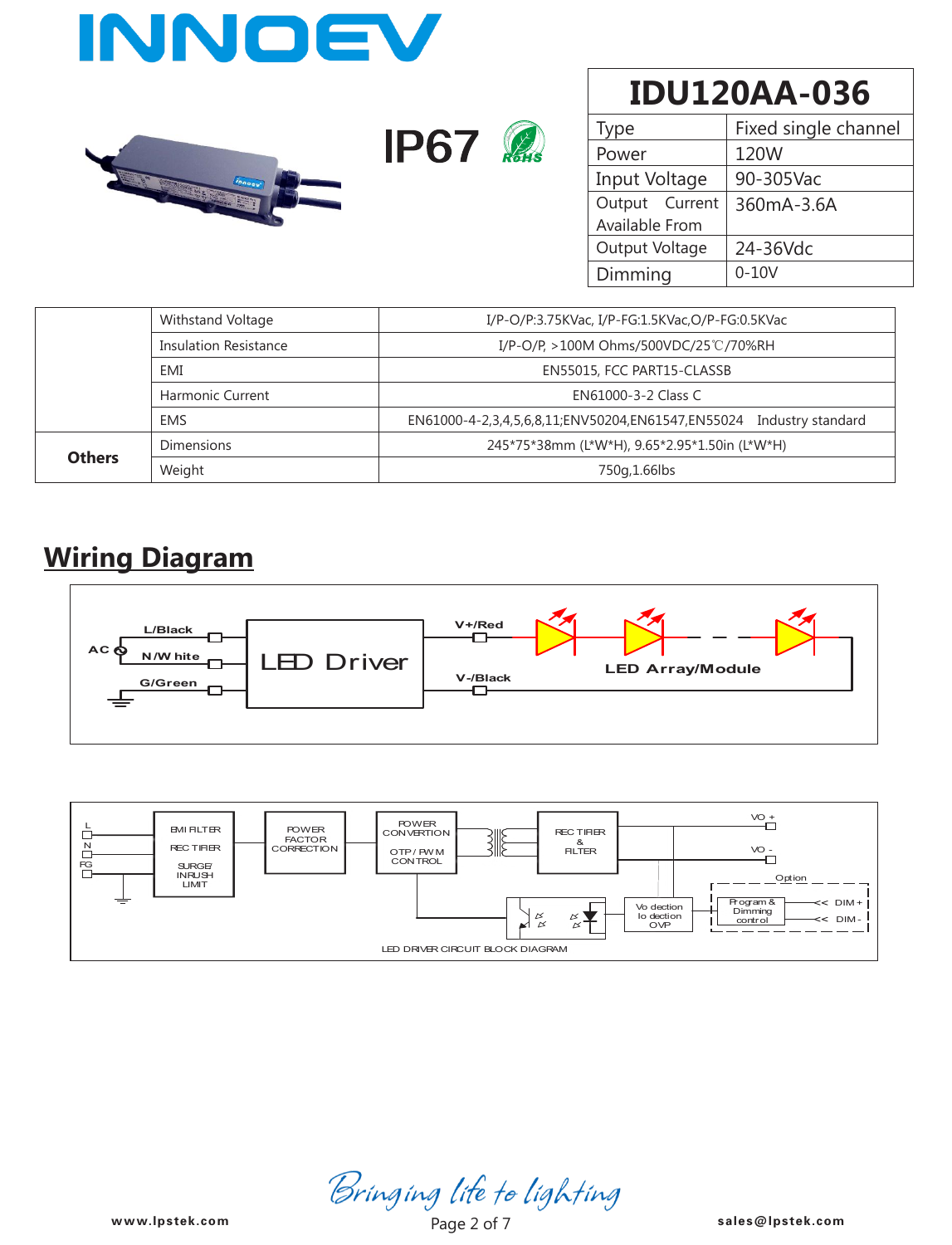



| Type           | Fixed single channel |  |  |
|----------------|----------------------|--|--|
| Power          | 120W                 |  |  |
| Input Voltage  | 90-305Vac            |  |  |
| Output Current | 360mA-3.6A           |  |  |
| Available From |                      |  |  |
| Output Voltage | 24-36Vdc             |  |  |
| Dimming        | $0-10V$              |  |  |

### **Enclosure**



### **Installation & Application Notes**

Section I – Physical Characteristics

1.1 LED Driver shall be installed inside an electrical enclosure.

1.2 Wiring inside electrical enclosure shall comply with 600V/105°C rating or higher.

1.3 Input and output use lead-wires. Lead-wires are UL SJTW Cable 18AWG 105C/600V solid copper.

1.4 Special water proof should be used on the input/output cable, this product is non-potting, water maybe suck in the product.

Section II – Performance

2.1 LED Driver has a minimum operating ambient temperature of -40°C.

2.2 LED Driver is certified by UL for use in a dry, damp or wet location.

2.3 LED Driver tolerates sustained open circuit and short circuit output conditions without damage.

2.4 LED Driver maximum allowable case temperature is 90°C .

2.5 LED Driver reduces output power to LEDs if maximum allowable case temperature is exceeded.

Section III –Cautions

3.1 LED Driver should be kept away from heat source and flammable and explosive substances.

3.2 LED Driver Should be installed in a ventilated and good heat dissipation space.

3.3 High Voltage! Do not open the case without experience.

3.4 Make sure I/P, O/P wire joints completely watertight, to prevent electric shock & leakage of electricity.

Bringing life to lighting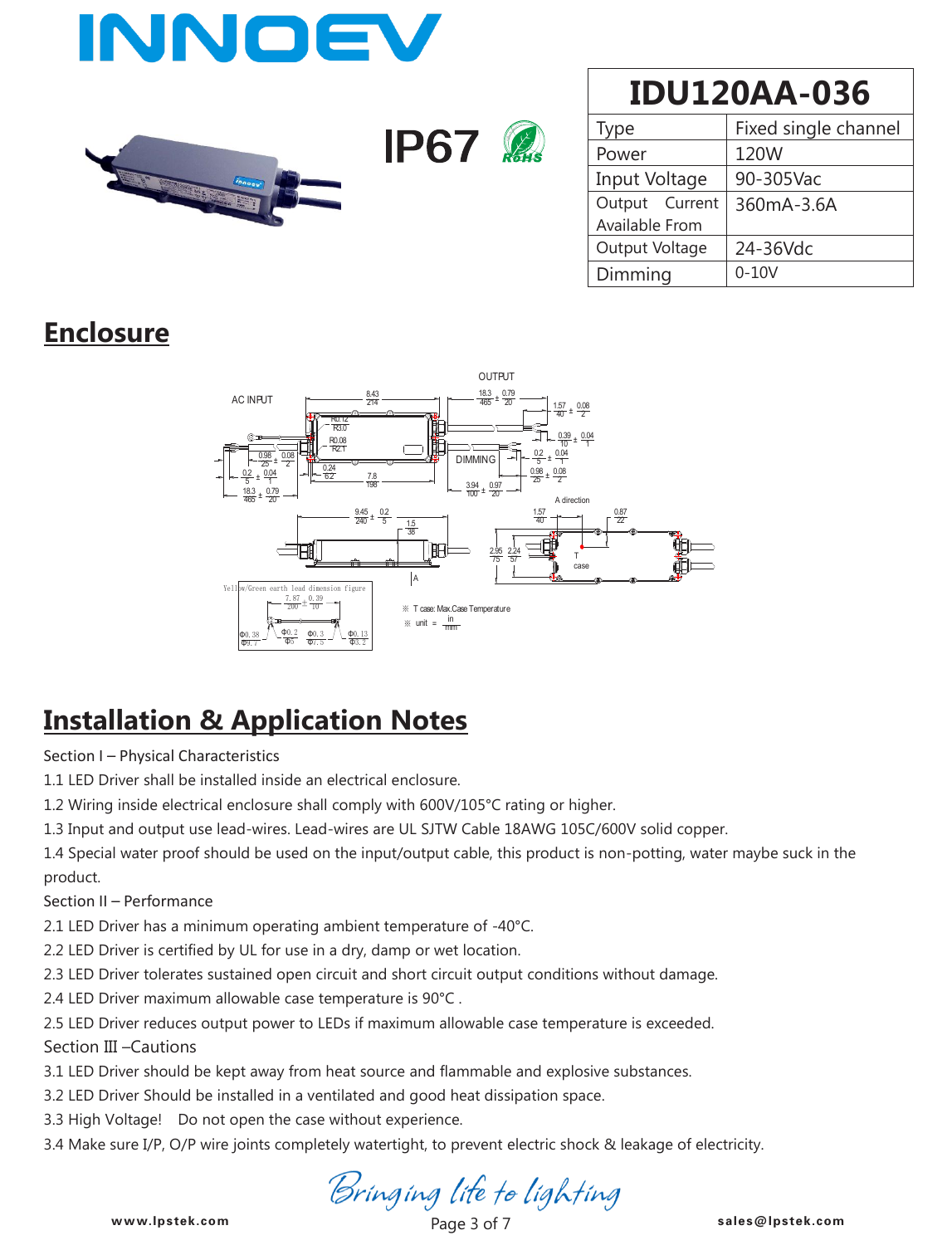

| Type           | Fixed single channel |  |  |  |
|----------------|----------------------|--|--|--|
| Power          | 120W                 |  |  |  |
| Input Voltage  | 90-305Vac            |  |  |  |
| Output Current | 360mA-3.6A           |  |  |  |
| Available From |                      |  |  |  |
| Output Voltage | 24-36Vdc             |  |  |  |
| Dimming        | $0 - 10V$            |  |  |  |

#### **Efficiency**



**THD**



Bringing life to lighting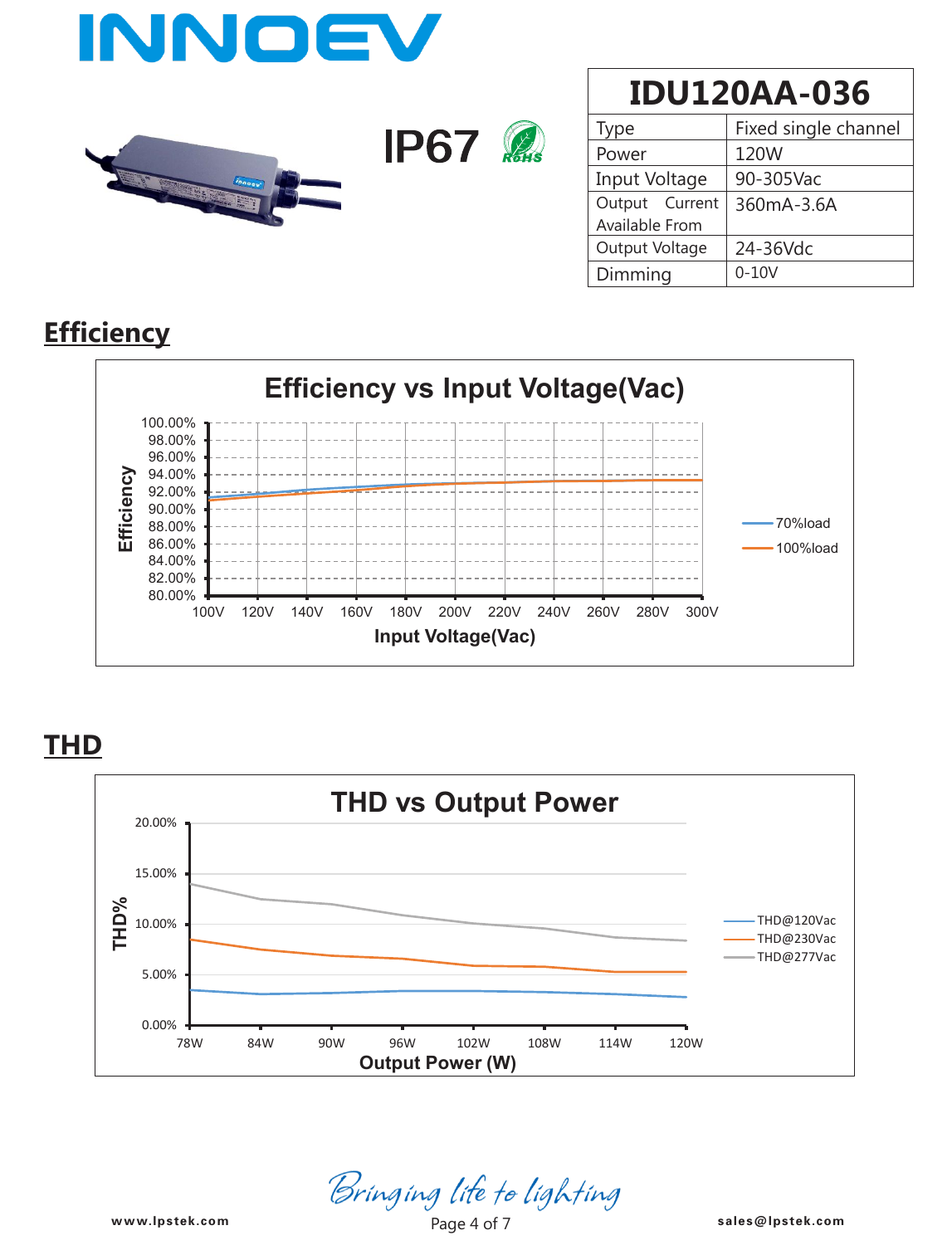



| Type           | Fixed single channel |  |  |
|----------------|----------------------|--|--|
| Power          | 120W                 |  |  |
| Input Voltage  | 90-305Vac            |  |  |
| Output Current | 360mA-3.6A           |  |  |
| Available From |                      |  |  |
| Output Voltage | 24-36Vdc             |  |  |
| Dimming        | $0 - 10V$            |  |  |

#### **Power Factor**



### **Ecap Life**



*Bringing life to lighting*<br><sup>Page 5 of 7</sub> sales@lpstek.com</sup>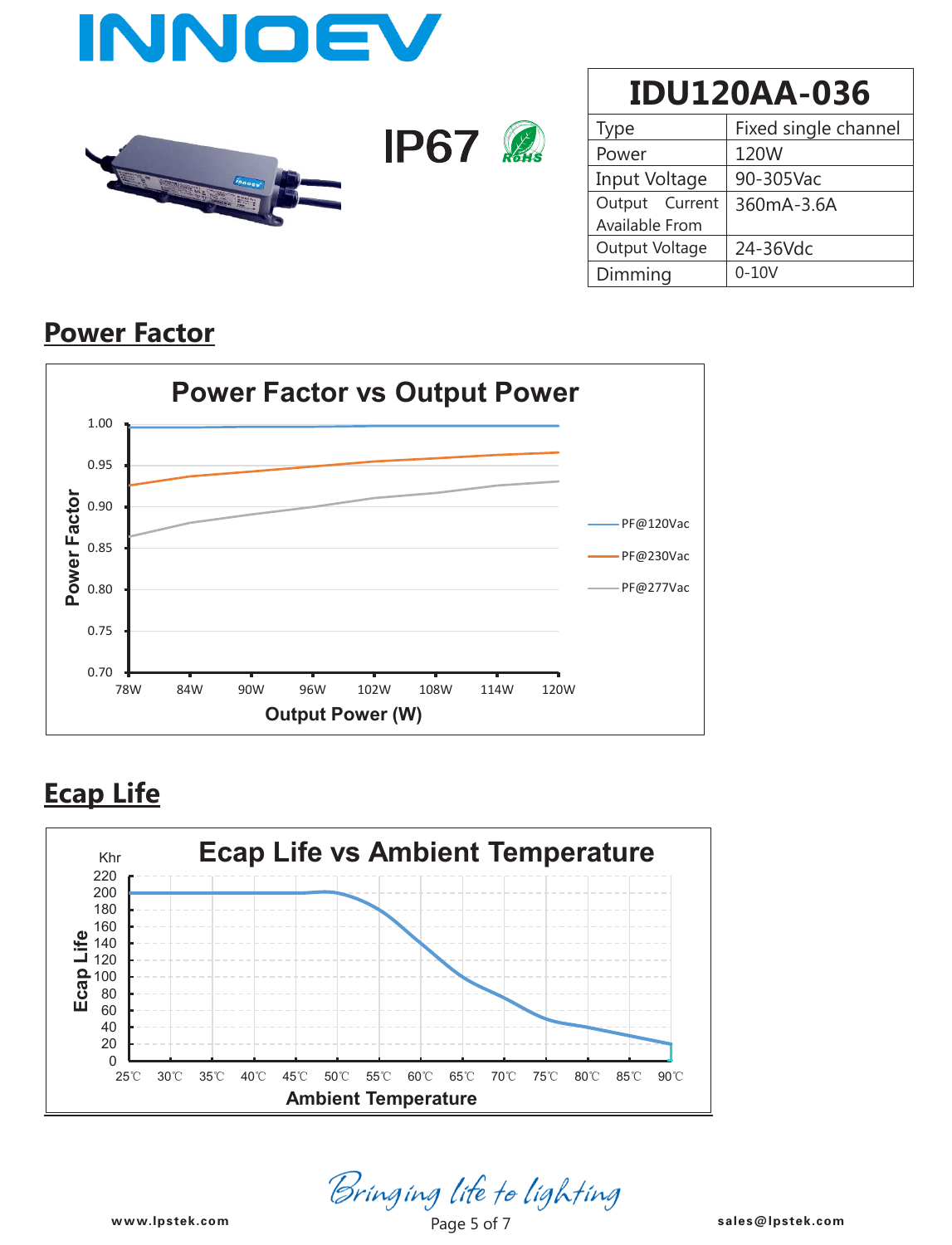

| ype            | Fixed single channel |  |  |
|----------------|----------------------|--|--|
| Power          | 120W                 |  |  |
| Input Voltage  | 90-305Vac            |  |  |
| Output Current | 360mA-3.6A           |  |  |
| Available From |                      |  |  |
| Output Voltage | 24-36Vdc             |  |  |
| Dimming        | $0-10V$              |  |  |

### **Output Power Derating**(**120V & 230V AC Input**)



# **0-10V Dimming Application (Optional Function )**

### 0-10V Dimming



Notes:

- 1. If the output current is less than 0.1A, the 0.1A is the starting point
- 2. Do not connect Dim- to the output V- or V+, otherwise the driver will not work property.
- 3. If 0-10V dimming is not used, Dim+ should be open.

**www.lpstek.com sales@lpstek.com**

www.lpstek.com Page 6 of 7